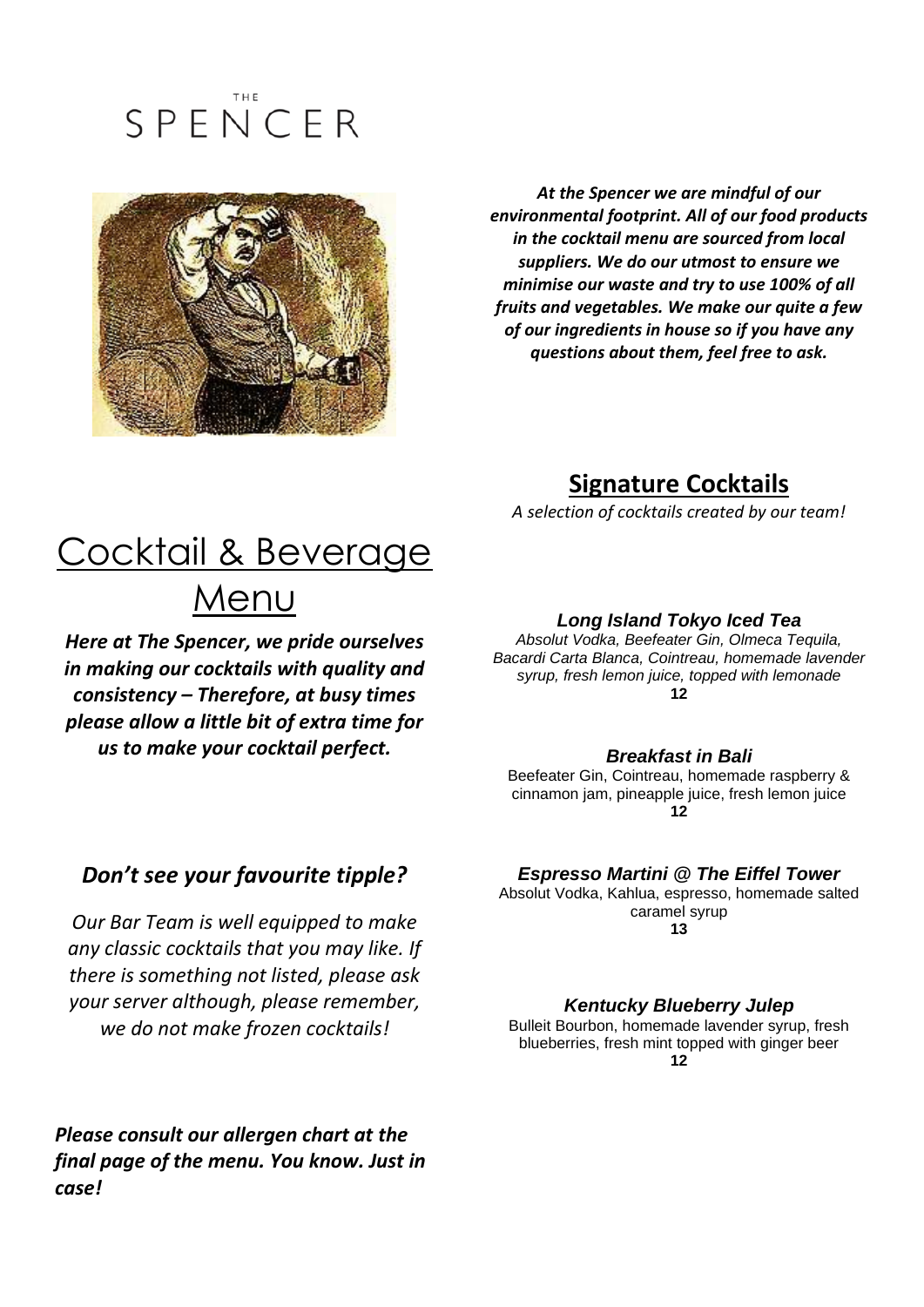### **Spencer Spritzes**

*A selection of sensational spritzes!*

#### *The Spencer Spritz (12)*

Absolut Raspberri, white wine, homemade raspberry sherbet, fresh lime juice, topped with bubbles **14**

*Highland Spritz (12)*

fresh lime juice, topped with bubbles **14**

### **Classic Cocktails**

*Bramble*

Beefeater Gin, Chambord, fresh lemon juice, sugar syrup **12**

Hendricks Gin, Elderflower liqueur, fresh cucumber,

Absolut Citron, Cointreau, cranberry juice, fresh lime juice, sugar syrup **12**

*Cosmopolitan*

*Southside*

Beefeater Gin, fresh mint, fresh lime juice, sugar syrup **12**

### **Non - Alcoholic Cocktails**

*A selection of cocktails created by our team for those who want not or cannot.*

*French Martini* Absolut Vodka, Chambord, pineapple juice **12**

#### *N/A in New Zealand*

*Homemade vanilla syrup, fresh blueberries, fresh Lime juice & mint, topped with ginger ale* **6**

*Malaysian Mixer*

*Homemade hibiscus syrup, white peach puree, fresh lime juice & cranberry juice, topped with soda water* **6**

*Gimlet* Beefeater Gin, fresh lime juice, sugar syrup

**12**

#### *Tequila Sunrise*

Olmeca Tequila Reposado, fresh orange juice topped with Grenadine **12**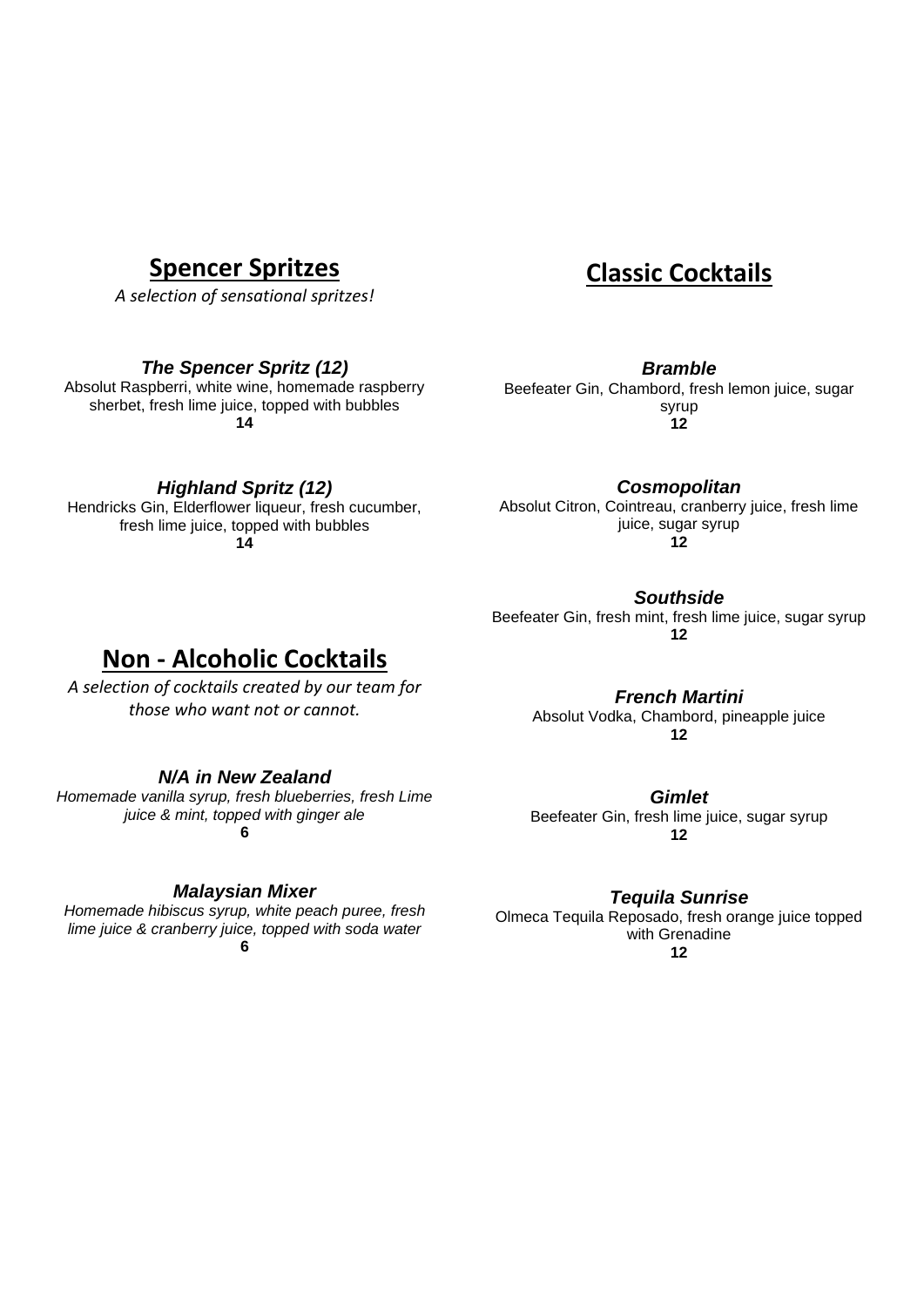### **Irish Whiskey**

| Monkey 47                     | 11  |
|-------------------------------|-----|
| Tanqueray No.10               | 9.5 |
| Tanqueray                     | 6.5 |
| Shortcross                    | 9   |
| Sul                           | 9   |
| <b>Bathtub</b>                | 8.5 |
| Method&Madness                | 8.5 |
| Ophir                         | 8.5 |
| <b>Bloom</b>                  | 8   |
| Gunpowder Drumshanbo          | 8   |
| Mil                           | 8   |
| <b>Blackwater No.5</b>        | 7.5 |
| Dingle                        | 7.5 |
| Glendalough Botanical         | 7.5 |
| <b>Hendricks</b>              | 7.5 |
| <b>Bombay East</b>            | 6.5 |
| <b>Bombay Sapphire</b>        | 6.5 |
| Ha'Penny                      | 6.5 |
| <b>Plymouth Navy Strength</b> | 7.5 |
| <b>Plymouth Sloe</b>          | 6.5 |
| Plymouth                      | 6.5 |
| Beefeater 24                  | 7.5 |
| <b>Beefeater Pink</b>         | 6.5 |
| Beefeater                     | 6   |

### **Tequila**

| 15   |
|------|
| 11   |
| 10.5 |
| 7.5  |
| 8    |
| 6.2  |
|      |

### **Rum & Cachaca**

| Havana Club Selection des Maestros | 11.5 |
|------------------------------------|------|
| Havana Club 7yo                    | 7    |
| Havana Club Especial               | 6.5  |
| Havana Club 3yo                    | 6    |
| Ron Zacapa                         | 11   |
| Bacardi 8YO                        | 8.5  |
| Bacardi Oakheart                   | 6.5  |
| Bacardi Superior                   | 6    |
| Diplomatico                        | 7.5  |
| The Kraken                         | 7    |
| Mount Gay                          | 6.5  |
| Captain Morgan                     | 6    |
| Malibu                             | 6    |
| Cachaca Vehlo Barreiro             | 6.5  |

#### **Vodka**

| <b>Crystal Head</b>     | 11.5 |
|-------------------------|------|
| <b>Belvedere</b>        | 9.5  |
| <b>Grey Goose</b>       | 9.5  |
| <b>Ketel One</b>        | 8.5  |
| Ciroc                   | 8    |
| Dingle Vodka            | 6.5  |
| <b>Absolut Flavours</b> | 6.5  |
| Absolut                 | 6    |

| Midleton Barry Crockett Legacy       | 28              |  |
|--------------------------------------|-----------------|--|
| Midleton Very Rare                   | 22              |  |
| Red Breast 21YO                      | 22.5            |  |
| Red Breast 15YO                      | 14              |  |
| <b>Red Breast Lustau</b>             | 10              |  |
| Red Breast 12YO                      | 9.5             |  |
| Red Spot 15YO                        | 20              |  |
| <b>Yellow Spot</b>                   | 12.5            |  |
| Green Spot - Chateau Leoville Barton | 12 <sub>2</sub> |  |
| Green Spot                           | 8               |  |
| Jameson 18YO                         | 18              |  |
| Jameson Coopers Croze                | 9.5             |  |
| Jameson Blenders Dog                 | 9.5             |  |
| Jameson Distillers Safe              | 9.5             |  |
| Jameson Black Barrel                 | 8               |  |
| <b>Jameson Caskmates</b>             | 6.5             |  |
| Jameson                              | 6               |  |
| Fercullen 14YO                       | 14              |  |
| Fercullen Premium Blend              | $\overline{7}$  |  |
| <b>Teelings Small Batch</b>          | 9               |  |
| <b>Teelings Single Malt</b>          | 9               |  |
| <b>Bushmills 10YO Single Malt</b>    | 9               |  |
| <b>Black Bush</b>                    | 7.5             |  |
| Connemara 12YO                       | 11              |  |
| Drumshanbo Single Pot Still          | 11              |  |
| Method & Madness Single Grain        | 9.5             |  |
| <b>Powers Three Swallows</b>         | 8               |  |
| Roe&Co                               | 7.5             |  |
| Glendalough Double Barrel            | 6               |  |
| <b>Tullamore Dew</b>                 | 6               |  |
|                                      |                 |  |

### **American Whiskey**

| Jack Daniels Single Barrel | 10  |
|----------------------------|-----|
| Gentleman Jack             | 9   |
| Jack Daniels               | 6   |
| Bulleit Bourbon 10YO       | 10  |
| <b>Bulleit Bourbon</b>     | 6.5 |
| Town Branch                | 9   |
| Makers Mark                | 8   |
| Woodford Reserve           | 8   |
| Buffalo Trace              | 6.5 |
| Canadian Club              | 6   |
| Southern Comfort           | 6   |

### **Japanese Whiskey**

| 11 |  |
|----|--|
|    |  |

### **Scotch Whiskey – Single Malt**

| Talisker Storm   | 11  |
|------------------|-----|
| Talisker 10YO    | 10  |
| Glenfiddich 12YO | 10  |
| Laphroaig 10YO   | 8.5 |

#### **Scotch Whiskey – Blended**

| Scapa                             | 10.5 |
|-----------------------------------|------|
| Chivas Regal 12yo                 | 9.5  |
| <b>Glenlivet Founders Reserve</b> |      |
| Johnnie Walker Black Label 12yo   |      |
| Johnnie Walker Red Label          | 6    |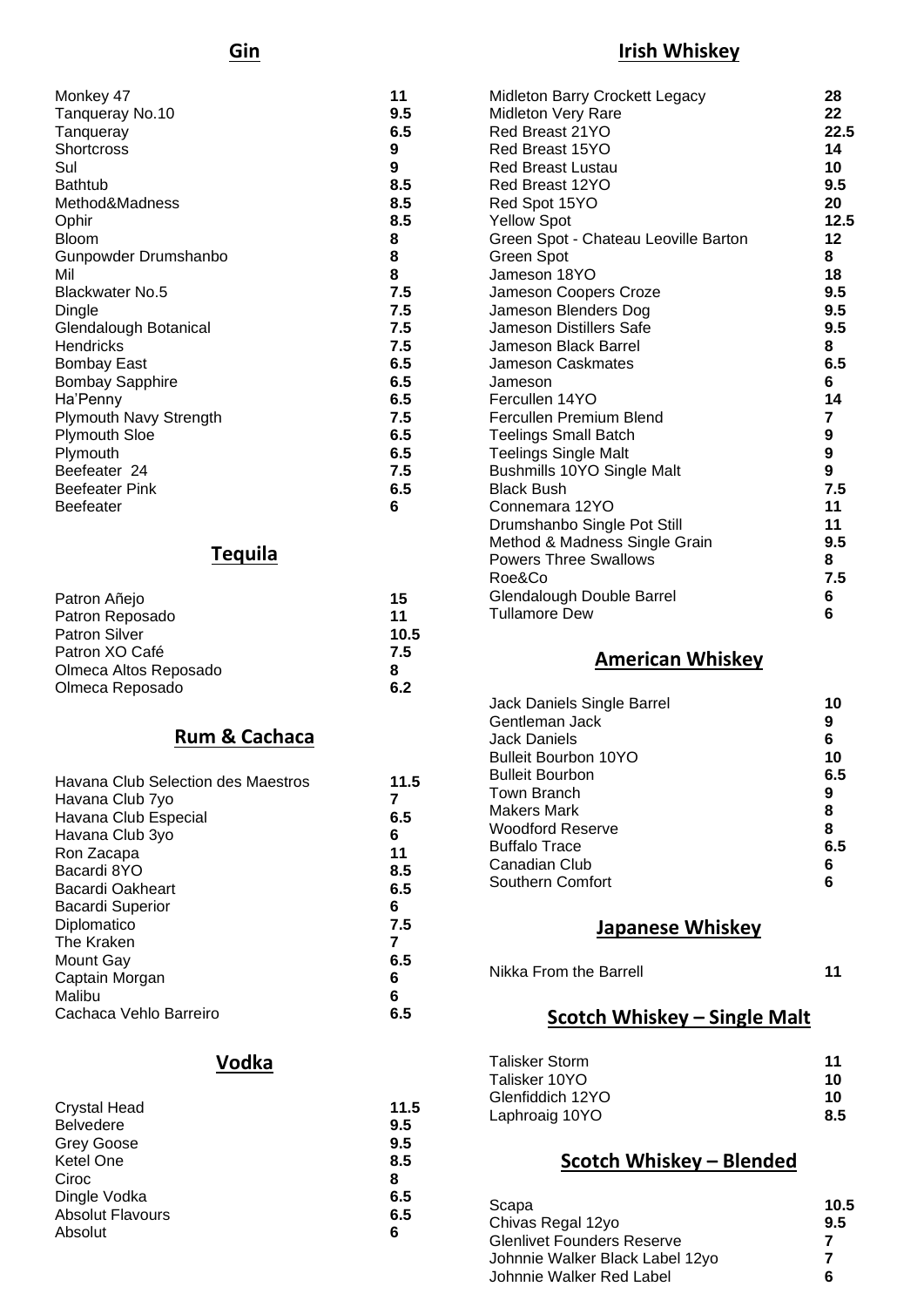#### **Cognac/Brandy/Pisco**

| Hennessy Fine de Cognac | 10 |
|-------------------------|----|
| Hennessy V.S.           | 6  |
| Martell V.S             | 6  |
| Pisco ABA               |    |

#### **Sherry / Ports**

| <b>Harveys Bristol Cream</b> | 7.5 |
|------------------------------|-----|
| Tio Pepe Fino (12)           | 7.5 |
| Sandeman Port (12)           |     |

### **White Wine**

**175ml 250ml Btl**

| La Serre (12)                                     | 8 | 10 | 29 |
|---------------------------------------------------|---|----|----|
| Sauvignon Blanc, Languedoc, France                |   |    |    |
| Powerful aromas of gooseberry & passionfruit with |   |    |    |
| hints of lemon zet. Crisp and light finish.       |   |    |    |

**St. Clair (12) 10 13.5 39 Sauvignon Blanc, Marlborough - New Zealand** Crisp passionfruit, tropical peach & guava, wrapped together with a twist of citrus freshness.

| La Serre (12)                                    | я | 10 | -29 |
|--------------------------------------------------|---|----|-----|
| Chardonnay, Languedoc, France                    |   |    |     |
| Light and refreshing with aromas and flavours of |   |    |     |

lemons and crisp green apples.

**Morgan Bay (12) 9 11 38 Chardonnay, California, USA**

This unoaked Chardonnay is clean and crisp with tart citrus and apple flavours with a hint of tropical fruit. A light and balanced body of sweetness.

### **Borsari (12) 8 10 29**

**Pinot Grigio, Veneto, Italy**

An inviting nose of fruits with delicate floral notes. Dry and crisp on the palate with an elegant, light body.

| Villa Huesgen (12)       | 8.5 | 10.5 | - 36 |
|--------------------------|-----|------|------|
| <b>Riesling, Germany</b> |     |      |      |

Aromas of apricots and peaches with a good amount of minerality. A touch of citrus balanced by a light sweetness.



**175ml 250ml Btl**

#### **Rose d'Anjou - Tourangelle (12) 8.5 11 34 France**

Bursting red berry and fruit flavours, slightly sweet with lively acidity to keep them refreshing.

### **Red Wine**

#### **175ml 250ml Btl**

**La Serre (12) 8 10 29 Cabernet Sauvignon, Languedoc, France** A real crowd-pleaser: this smooth, easy-drinking wine has flavours of fresh blackcurrants and blackberries. **La Serre (12) 8 10 29 Merlot, Languedoc, France** An incredibly juicy and easy going Merlot with flavours of plum and blackberry with a lasting finish. **Santa Ana (12) 8.5 10.5 32 Malbec, Mendoza, Argentina** Markedly spice on the nose with a slight chocolatey edge. The bouquet reveals a pleasant of plum wine and ripe cherry. **False Bay (12) 8.5 10.5 34**

### **Shiraz, South Australia**

Ripe berry & plum fruit aromas with notes of spice & pepper. Rich ripe blackberries on the palate with soft, smooth tannins and a good length.

#### **Ramon Bilbao Rioja Crianza (12) 10 12 38 Rioja, Spain**

Deep red wine with aromas of red fruit & vanilla on top of spices, oak and fruit in equal. Balanced and well structured.

#### **Gran Mascota (12) 12 15 55 Malbec, Argentina**

Dark, inky Malbec with good fruit and density on the palate. Well balanced with plum, blackberry and black peppercorn spice.

| <b>Sparkling</b> |     |
|------------------|-----|
| 175ml            | Btl |

#### **Masottina Prosecco NV (12) 10 38 Prosecco Frizzante, Italy**

Straw yellow with an intense fruity bouquet and a fresh harmonious palate. Light and Crisp finish.

### **Champagne**

**Mumm Cordon Rouge NV (12) 120**  A fresh and full bodies champagne, yellow gold colour with hints of lemon, stone fruits, green apple & cashew.

#### **Perrier Jouet NV (12) 140**

Aromas of white flowers, textured with crunchy green apple, baked red apple, light earth, gingersnap & crystalline lemon.